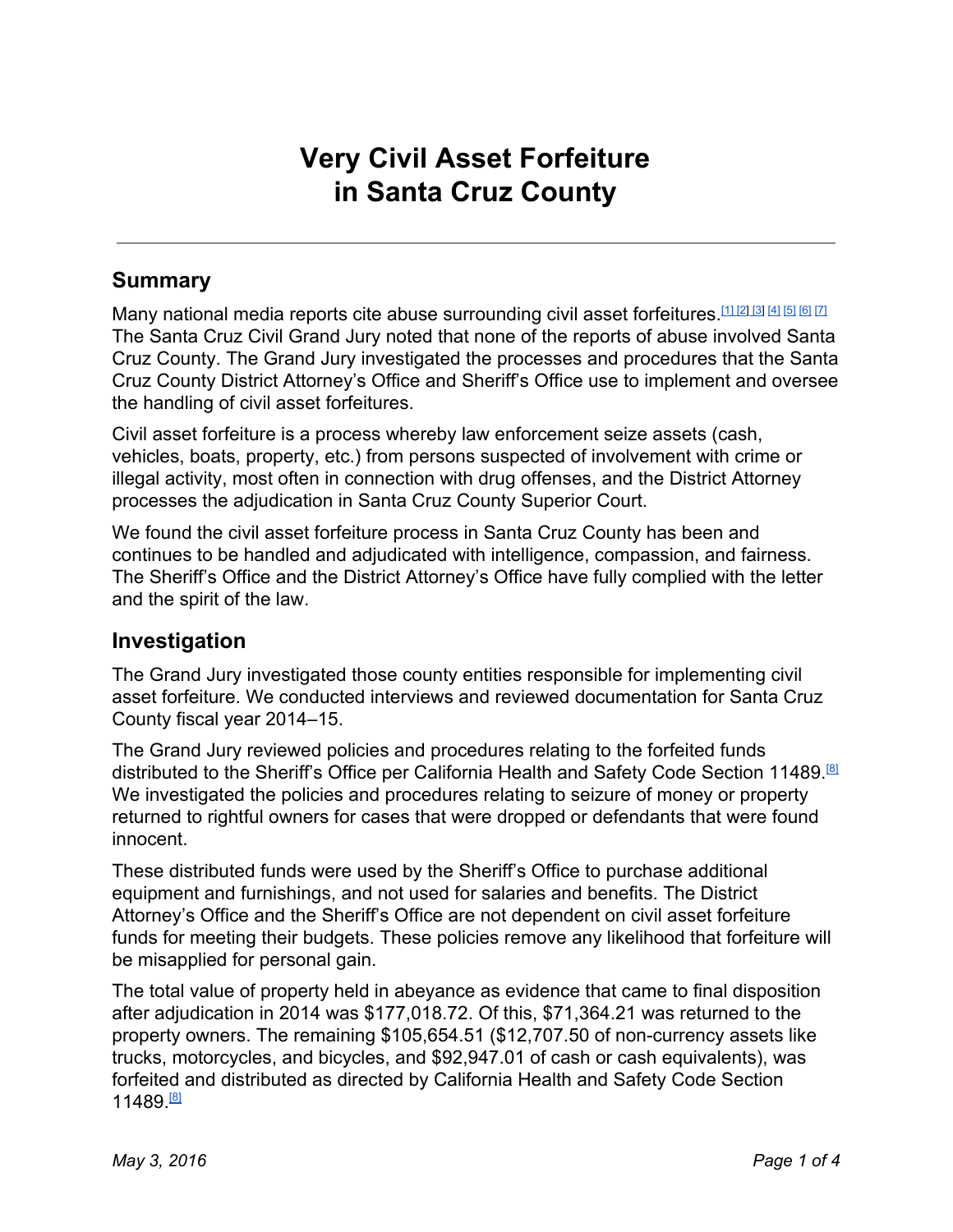|  |  |  |  | 2014 Civil Asset Forfeiture Process Summary |
|--|--|--|--|---------------------------------------------|
|--|--|--|--|---------------------------------------------|

| Value of property returned                             |             | \$71,364.21  |
|--------------------------------------------------------|-------------|--------------|
| Value of forfeited cash-equivalent property retained   | \$92,947.01 |              |
| Value of forfeited non-cash property retained          | \$12,707.50 |              |
| Value of property retained                             |             | \$105,654.51 |
| Total value of property that came to final disposition |             | \$177,018.72 |
| Note: all values include accrued interest.             |             |              |

Source: Information gathered from the Sheriff's and DA's Offices.<sup>[\[9\]](https://oag.ca.gov/sites/all/files/agweb/pdfs/publications/asset_forf/2014_af/2014-af.pdf#page=356)</sup>

## **Findings**

- **F1.** The District Attorney's Office does not currently provide an annual summary of the disposition of civil asset forfeitures.
- **F2.** The Sheriff and prosecuting authorities are following the letter and spirit of the law.
- **F3.** The District Attorney's Office and the Sheriff's Office are following strict accounting procedures in managing the process.
- **F4.** Property due to be returned was released in a timely and fair manner.
- **F5.** Proper escrow procedures were followed.
- **F6.** There is no incentive to abuse the program to supplement salaries and benefits, since none of the retained funds are used for salaries or benefits in the Santa Cruz County Sheriff's Office.

### **Recommendations**

- **R1.** The Santa Cruz County District Attorney's Office should include an annual summary of civil asset forfeitures on their website. (F1)
- **R2.** Such a report should include a chart similar to the table *2014 Civil Asset Forfeiture Process Summary* above. (F1)

### **Commendations**

- **C1.** The Grand Jury commends the quality of the process followed by the District Attorney's Office and the Sheriff's Office.
- **C2.** The Grand Jury found that the District Attorney's Office and Sheriff's Office are treating the return of assets to parties as directed, and it is being done intelligently, with care, compassion, and a focus on timeliness.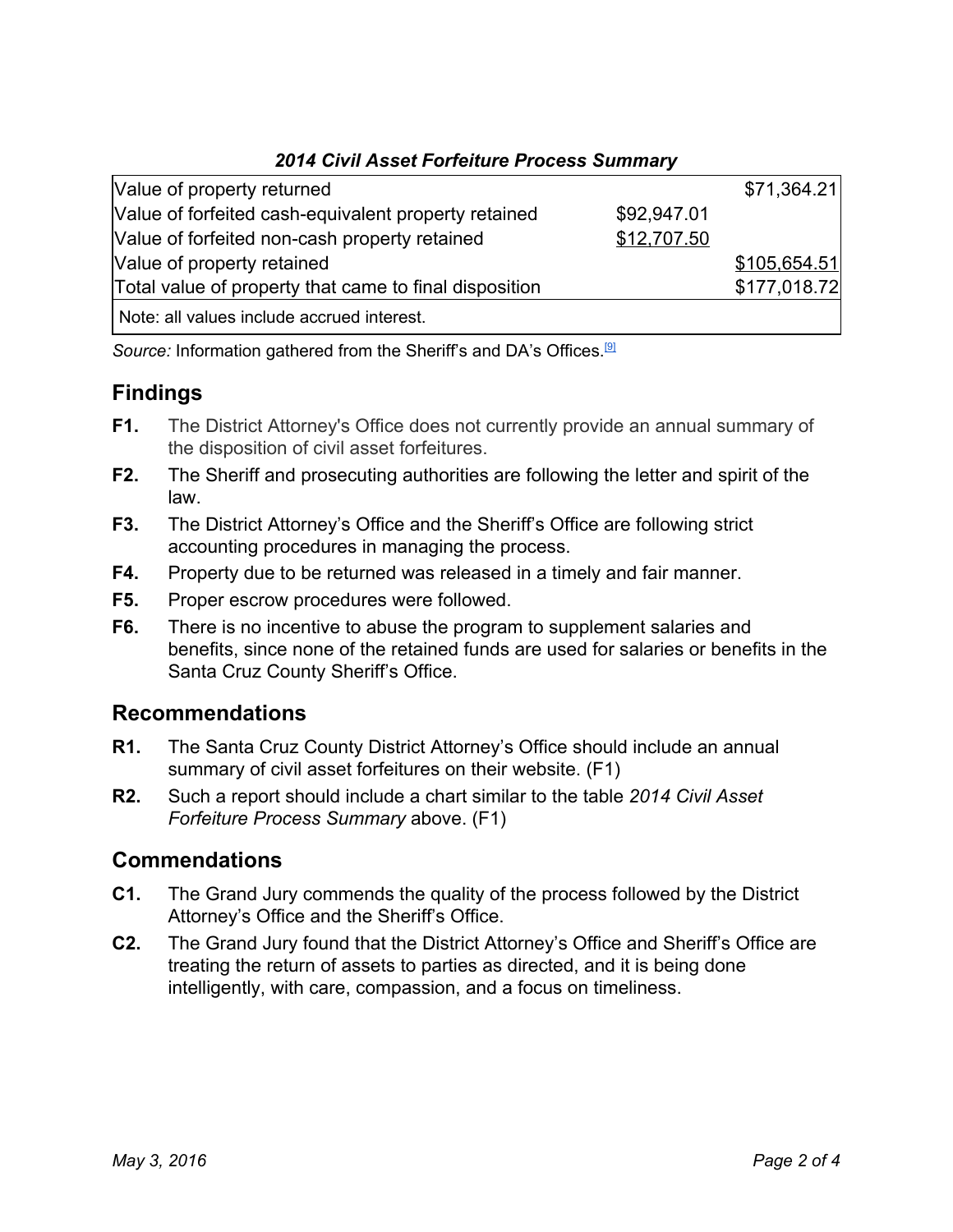### **Responses Required**

| <b>Respondent</b>                             | <b>Findings</b> | <b>Recommendations</b>          | <b>Respond Within/</b><br><b>Respond By</b> |
|-----------------------------------------------|-----------------|---------------------------------|---------------------------------------------|
| Santa Cruz County<br><b>District Attorney</b> | F1              | R <sub>1</sub> , R <sub>2</sub> | 60 days<br>August 1, 2016                   |

#### **Definitions**

- **Abeyance:**A state of temporary disuse or suspension.
- **Adjudication:**The legal process of resolving a dispute. The formal giving or pronouncing of a judgment or decree in a court proceeding; also the judgment or decision given. The entry of a decree by a court in respect to the parties in a case.
- **Civil Asset Forfeiture:**A legal tool that allows law enforcement officials to seize property that they allege has been involved in certain criminal activity. The assets are held in abeyance, as evidence, during the civil asset forfeiture process and are either forfeited or returned upon adjudication of the case.
- **Forfeiture:**The loss or giving up of something as a penalty for wrongdoing.
- **Seize:**Forcible taking of property by a government law enforcement official from a person who is suspected of violating, or is known to have violated, the law.

#### **Sources**

#### *References*

- 1. Steven Greenhut. 2015. "California needs to fix forfeiture abuse." *The San Diego Union Tribune,* 11/23/2015. Accessed April 9, 2016. http://www.sandiegouniontribune.com/news/2015/nov/23/california-fails-to-fix-abu [ses/](http://www.sandiegouniontribune.com/news/2015/nov/23/california-fails-to-fix-abuses/)
- 2. Tim Walberg. 2014. "Stopping the Abuse of Civil Asset Forfeiture." *The Washington Post,* 9/4/2014. Accessed April 9, 2016. https://www.washingtonpost.com/opinions/tim-walberg-an-end-to-the-abuse-of-ci vil-forfeiture/2014/09/04/e7b9d07a-3395-11e4-9e92-0899b306bbea\_story.html
- 3. Josh [Eidelson.](http://www.bloomberg.com/politics/authors/AR41B2NsK10/josh-eidelson) 2016. "Oklahoma Is the Latest State to Consider Curbing Police Power." *Bloomberg Politics,* 1/22/2016. Accessed April 9, 2016. http://www.bloomberg.com/politics/articles/2016-01-22/oklahoma-is-the-latest-sta te-to-consider-curbing-police-power
- 4. Editors. 2015. "Unreasonable seizure: Legislature should end forfeiture program that punishes innocent." *The Columbus Dispatch,* 9/7/2015. Accessed April 9, 2016.